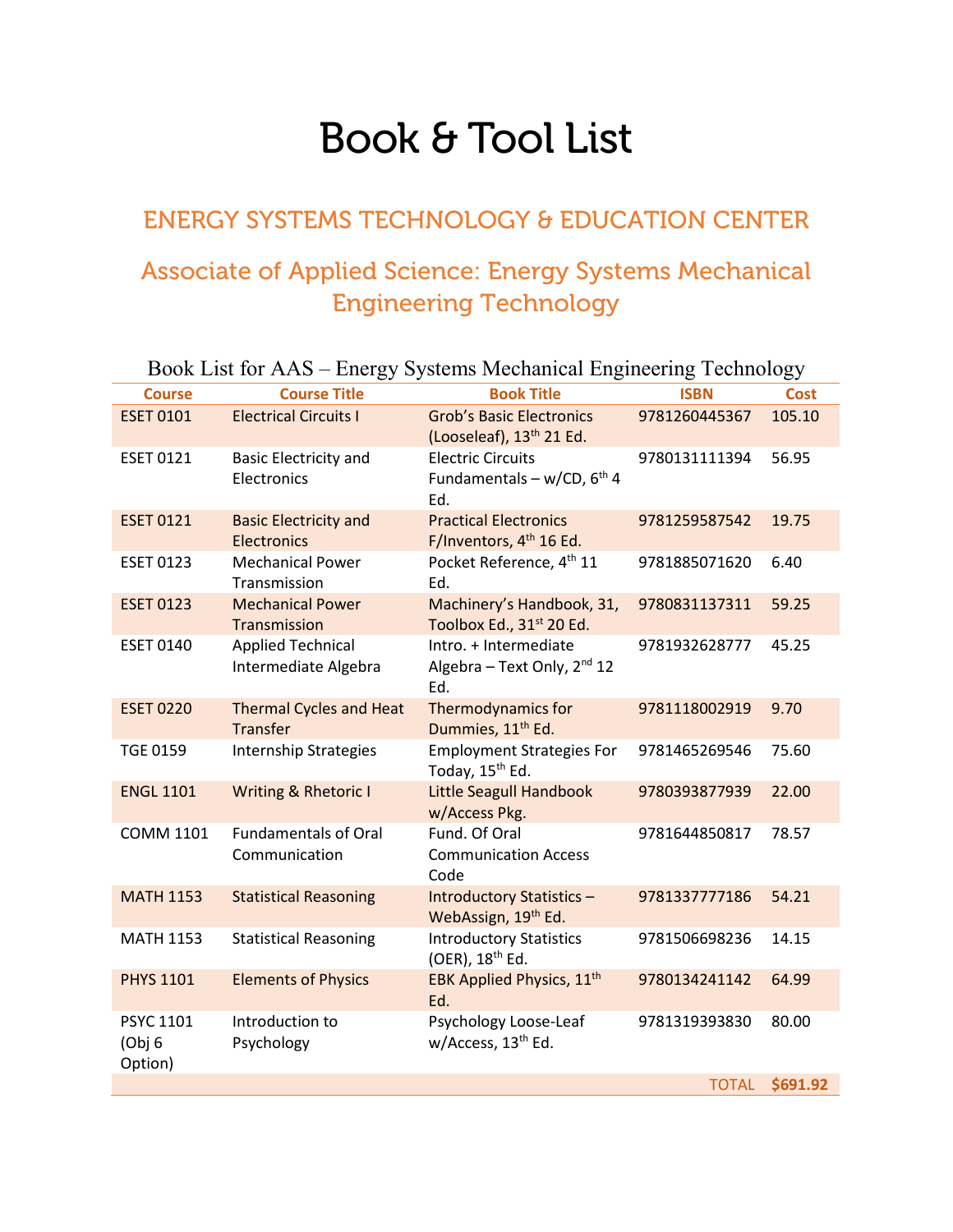| <b>Course</b>     | <b>Course Title</b>                                | Fee      |
|-------------------|----------------------------------------------------|----------|
| <b>ESET 0100L</b> | <b>Engineering Technology Orientation</b>          | 75.00    |
|                   | Laboratory                                         |          |
| <b>ESET 0121L</b> | Basic Electricity and Electronics Laboratory       | 65.00    |
| <b>ESET 0122</b>  | <b>Electrical Systems and Motor Control Theory</b> | 50.00    |
| <b>ESET 0122L</b> | <b>Electrical Systems and Motor Control Theory</b> | 142.50   |
|                   | Laboratory                                         |          |
| <b>ESET 0123L</b> | <b>Mechanical Power Transmission Laboratory</b>    | 10.00    |
| <b>ESET 0140</b>  | Applied Technical Intermediate Algebra             | 20.00    |
| <b>ESET 0242</b>  | <b>Practical Process Measurements and Control</b>  | 25.00    |
| <b>ESET 0243L</b> | <b>Hydraulic and Pneumatic Power Laboratory</b>    | 20.00    |
| <b>ESET 0244L</b> | <b>Rotating Equipment and Millwright</b>           | 30.00    |
|                   | <b>Maintenance Laboratory</b>                      |          |
| <b>MATH 1153</b>  | <b>Statistical Reasoning</b>                       | 5.00     |
|                   | <b>TOTAL</b>                                       | \$442.50 |

Course Fees for AAS – Energy Systems Mechanical Engineering Technology

## Tools/Supplies for AAS – Energy Systems Mechanical Engineering Technology

| <b>Quantity</b> | <b>Description</b>                              | <b>Cost</b> |
|-----------------|-------------------------------------------------|-------------|
| $\mathbf{1}$    | Digital Multimeter: With the ability to measure | 25.00       |
|                 | current, resistance, and voltage (Cen-Tech      |             |
|                 | 37772 or 61593)                                 |             |
| 1               | Small tool box or tool bag (with lock)          | 15.00       |
| 1               | Safety glasses                                  | 8.00        |
|                 | Alligator clip test leads                       | 8.00        |
| $\mathbf{1}$    | Slotted and Philips screw driver set            | 10.00       |
| 1               | Small adjustable wrench                         | 3.00        |
| $\mathbf{1}$    | Wire stripper                                   | 8.00        |
| 1               | Needle nose pliers                              | 5.00        |
| $\mathbf{1}$    | <b>Diagonal Cutter</b>                          | 7.00        |
| 1               | Crimper/cutter                                  | 8.00        |
| $\mathbf{1}$    | Flash (jump) drive (4GB or higher)              | 10.00       |
| 1               | Scientific Calculator: Casio FX-115MS Plus SR   | 21.00       |
| 1               | Lab Notebook: Quad ruled, wire-bound with       | 21.00       |
|                 | duplicates (9781930882744)                      |             |
|                 | TOTAL                                           | \$149.00    |

|         | Summary     |
|---------|-------------|
| Tuition | \$15,744.00 |
| Books   | \$691.92    |
| Fees    | \$442.50    |